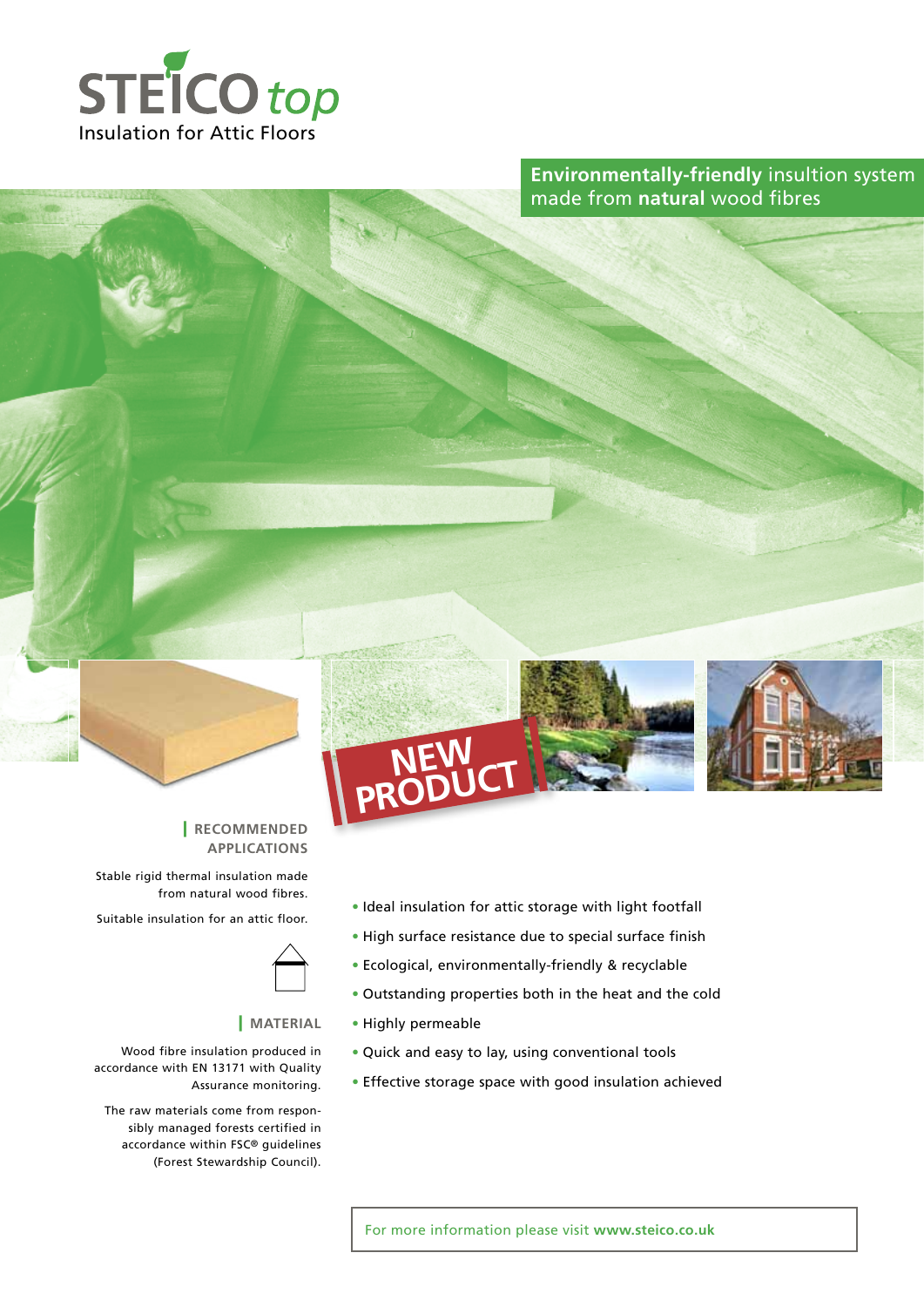#### Insulation Systems

The stable STEICO*top* boards can be very quickly and easily installed.

**Headline**

STEICO*flex* can be used in more difficult areas, such as at the wall plate/ rafter connection, where cutting STEICO*top* would prove more tricky.

STEICOflex: easily fitted around rafters-O

STEICOtop: easily fitted onto a boarded surface  $\overline{\phantom{a}}$ 

# Ceiling joists *well insulated*

# STEICO*top* is light, rigid and available in small size sheets. Ideal for restoration projects.

Many buildings have been designed with accessible, but not habitable attic spaces. Many households utilise this space for additional storage, by laying boards over the insulated joists. With the introduction of better insulation/energy efficiency requirements, deeper loft insulation is now required.



The STEICO*top* boards are light in weight and due to their size of 1200 x 400 mm can be easily fitted through most loft accesses.

Boarding the attic and squashing the insulation, will result in reduced effectiveness of the insulation and thus not gain the energy efficiencies required.

<sup>1</sup>

STEICO*top* not only offers the consumer the desired storage space, but maintains the required insulation properties for energy effectiveness.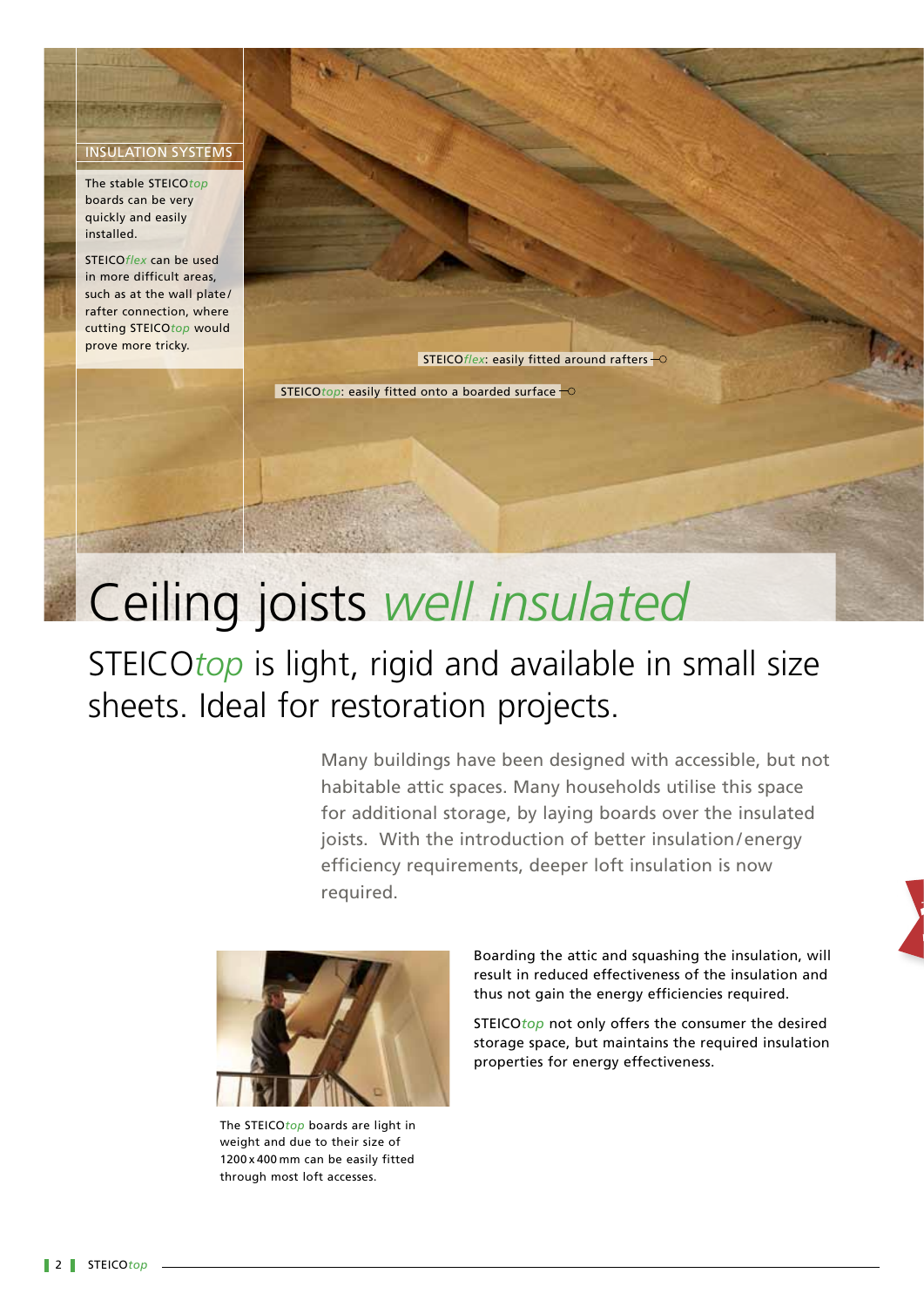# | **Quick installation**



Large attic spaces can be quickly insulated using STEICO*top*. If a double layer is required for enhanced insulation performance, then the boards should be laid with staggered joints.

For ease of cutting around the eaves detail where thermal bridging could be an issue, it is suggested that STEICO*flex* is used. STEICO*flex* will help in taking up any gaps caused by any irregularities of roof connections. Loads should not be directly applied to the STEICO*flex*.

# | **Stable Boards with an unique Surface**

STEICO*top* insulation boards have a dense, specially structured surface, which has particularly high stability. When used in attics for storage (with 'light' footfall), a secondary flooring board is not required.

In addition, STEICO*top* insulating boards are diffusion 'open'. Should moisture penetrate the board, it can easily evaporate, without damage to the board.



The unique surface finish of STEICO*top*

#### | **System solutions**<sup>a</sup>

FARS

**IKS TO ENER** SAVINGS

PAYBACK

In older properties many different ceiling / attic constructions may be found. Steico products may be able to provide a suitable solution.

#### **Standard Installation: Single layer of STEICO***top*

The first 100 mm of insulation is the most critical in terms of energy savings. If there is a sub-deck already laid onto the joists, then STEICO*top* can be laid directly onto it. The specially hardened surface of STEICO*top* allows for direct storage and light footfall.

#### **Improved Values Details: Install 2 layers of STEICO***top*

For enhanced levels of insulation, two layers of STEICO*top* can be laid on top of each other (staggered joints between the layers). With 2 layers of 80 mm STEICO*top* a 'u' value of 0.24 W/(m2\*K) can be achieved.

#### **Future requirements: Combine STEICO***therm* **with STEICO***top*

looking forward to the future, it is expected that more stringent regulations will come into force, along with higher fuel costs. To help combat this, it is possible to combine STEICO*top* with STEICO*therm* to an overall thickness to achieve a 'u' value of 0.18 W/(m2\*K).

*Detailed information about the energy saving potential with STEICOtopfound at www.steico.co.uk*